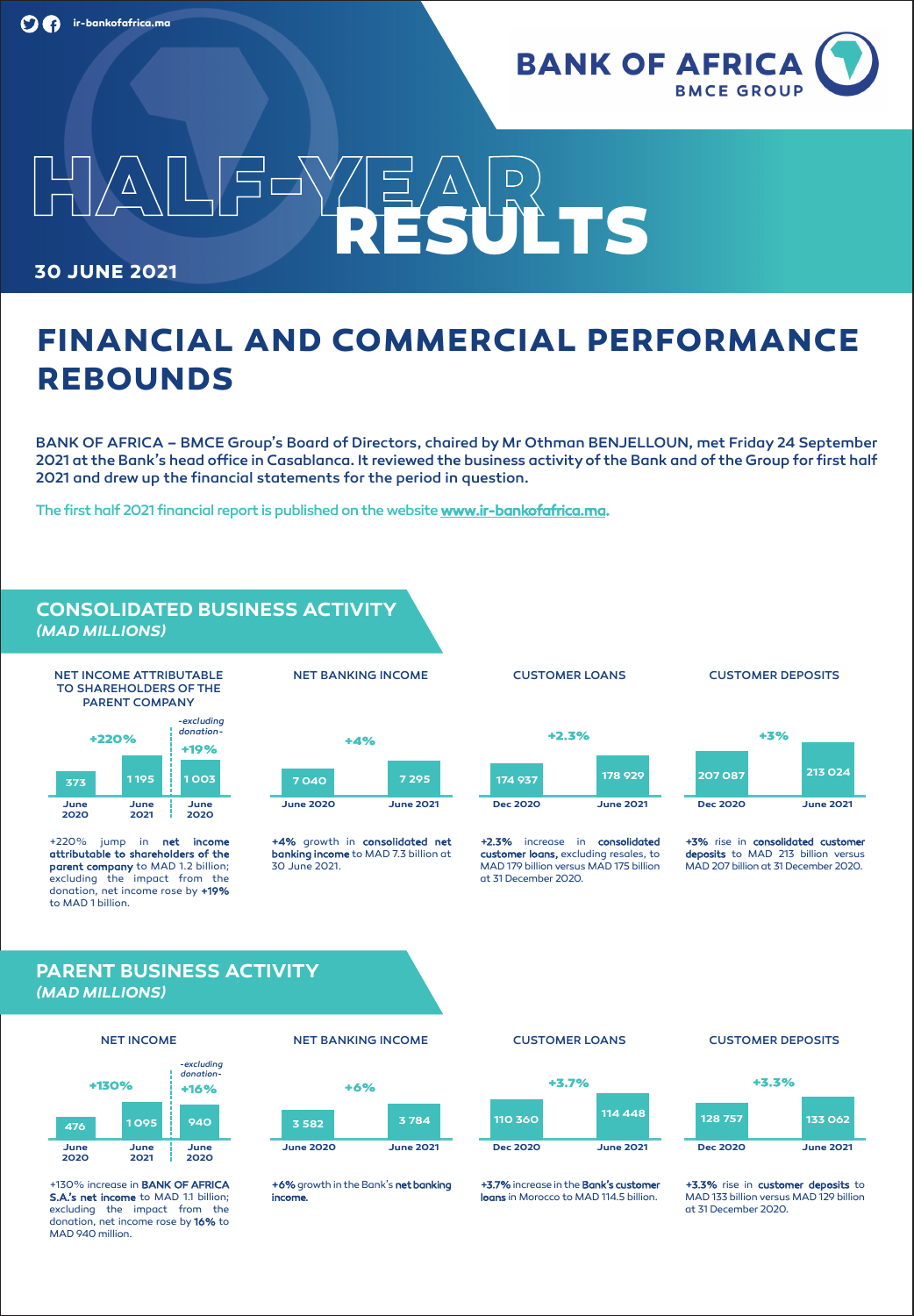

# **GRADUAL RECOVERY UNDERWAY IN FINANCIAL RESULTS**

After excluding the impact from the COVID-19 donation, **net income attributable to shareholders of the parent company rose by 19% to MAD 1,195 million** in first half 2021 whilst **parent net income was 16% ahead at MAD 1,095 million.**

Despite the uncertain operating environment, rebound in Group revenues with **consolidated net banking income up 4% to MAD 7.3 billion** at 30 June 2021, driven by positive growth across business lines (fee income +9% and net interest income +4%, whilst income from market operations fell by 15%).

**Parent company net banking income up 6% to MAD 3.8 billion,** driven by a healthy performance from the core business, with fee income +5% and net interest income +4% with strong growth (+22%) in dividend income. By contrast, income from market operations fell by a modest 2% given the exceptional performance in 2020.

**General operating expenses +4% year-on-year to MAD 1.8 billion at the parent company,**resulting in a cost-to-income ratio of 47.1% at 30 June 2021 versus 47.6% at 30 June 2020, an improvement of 0.5 percentage points.

At the consolidated level, **expenses declined by 18% on the basis of the Group's contribution to the COVID-19 Fund in 2020 being excluded;** after factoring in this contribution, the Group's expenses rose by 3% at 30 June 2021.

**Improvement in the consolidated cost of risk (-12%) to MAD 1.3 billion** at 30 June 2021 versus MAD 1.5 billion at 30 June 2020. **The cost of risk at the parent company declined by 5% to MAD 562 million** at 30 June 2021 versus MAD 594 million.

**Strong commercial performance in first half 2021** with **consolidated outstanding loans,** excluding resales, **+2.3%** to MAD 179 billion at 30 June 2021 with **+3.7% loan growth at the parent company.**

A decent performance by **consolidated customer deposits which grew by +3%** to MAD 213 billion at 30 June 2021 versus MAD 207 billion at 31 December. **Parent company customer deposits +3.3%** to MAD 133 billion at 30 June 2021.

# **ONGOING DIGITAL TRANSFORMATION AND NEW PRODUCTS LAUNCHED**

**BANK OF AFRICA's digital offering further enhanced with additional services on** BMCE Direct **and** Agence Directe, providing a more straightforward, user-friendly, comprehensive and secure customer experience.

Crédit DABA, **a new online credit platform enhanced** with an entirely digital subscription process.

**New online version of** Crédit Business Online **introduced for businesses,** including small businesses, which includes a website that can be accessed on any device.

Business Online **portal's functionality enhanced** with improved services to meet the needs of business customers.

DABA Transfer, **BMCE EuroServices' digital platform launched,** a solution enabling customers to remotely open money transfer accounts and transfer money in three countries and three languages – French, Italian and Portuguese.

**SMART pilot launched across the BANK OF AFRICA ATM network** and currently being extended to the entire ATM network.

**Remote sales service introduced for retirement and educational savings products** on **BMCE DirectWeb and Mobile.**

**Digital consulting service launched on** WhatsApp Business to provide out-of-hours assistance.

# **LEADERSHIPBOLSTERED IN SUSTAINABLE DEVELOPMENT AND POSITIVE IMPACT FINANCE**

Positive impact financing highlighted, particularly in areas related to society, education, health and smart cities, through a partial analysis of the Bank's loan portfolio using UNEP FI's **Portfolio Impact Analysis Tool for Banks.** Loans categorised as Positive impact loans now account for **30.46%** of total loans disbursed to the Bank's Moroccan corporate customers.

**Women's Empowerment Principles** endorsed, a partnership initiative established by UN Women and the UN Global Compact. These principles are a set of ideas designed to offer guidance to the private sector on **how to promote gender equality and women's empowerment at every level within the workplace** as well as women's economic empowerment through programmes and products.

**4th carbon assessment carried out in respect of 2020,** resulting in a **significant improvement in the Bank's carbon footprint,** underlining its **efforts to protect the environment** as part of the environmental and energy programme implemented in the context of the pandemic.

**Sustainable agribusiness webinar** organised in partnership with the **Green for Growth Fund (GGF),** aimed at raising awareness among Moroccan companies along the agribusiness sector's value chain about **energy efficiency and resource optimisation.**

Contributions made to international publications such as the first Progress Report from a Moroccan bank in line with the UNEP FI's **Principles for Responsible Banking** (PRB), the **Network for Greening the Financial System**'s 2020 report and the China's Belt and Road initiative's **Green Investment Principles'** (GIP) annual report.

**NET INCOME ATTRIBUTABLE TO SHAREHOLDERS OF THE PARENT COMPANY** AT 30 JUNE 2021 BY GEOGRAPHICAL REGION